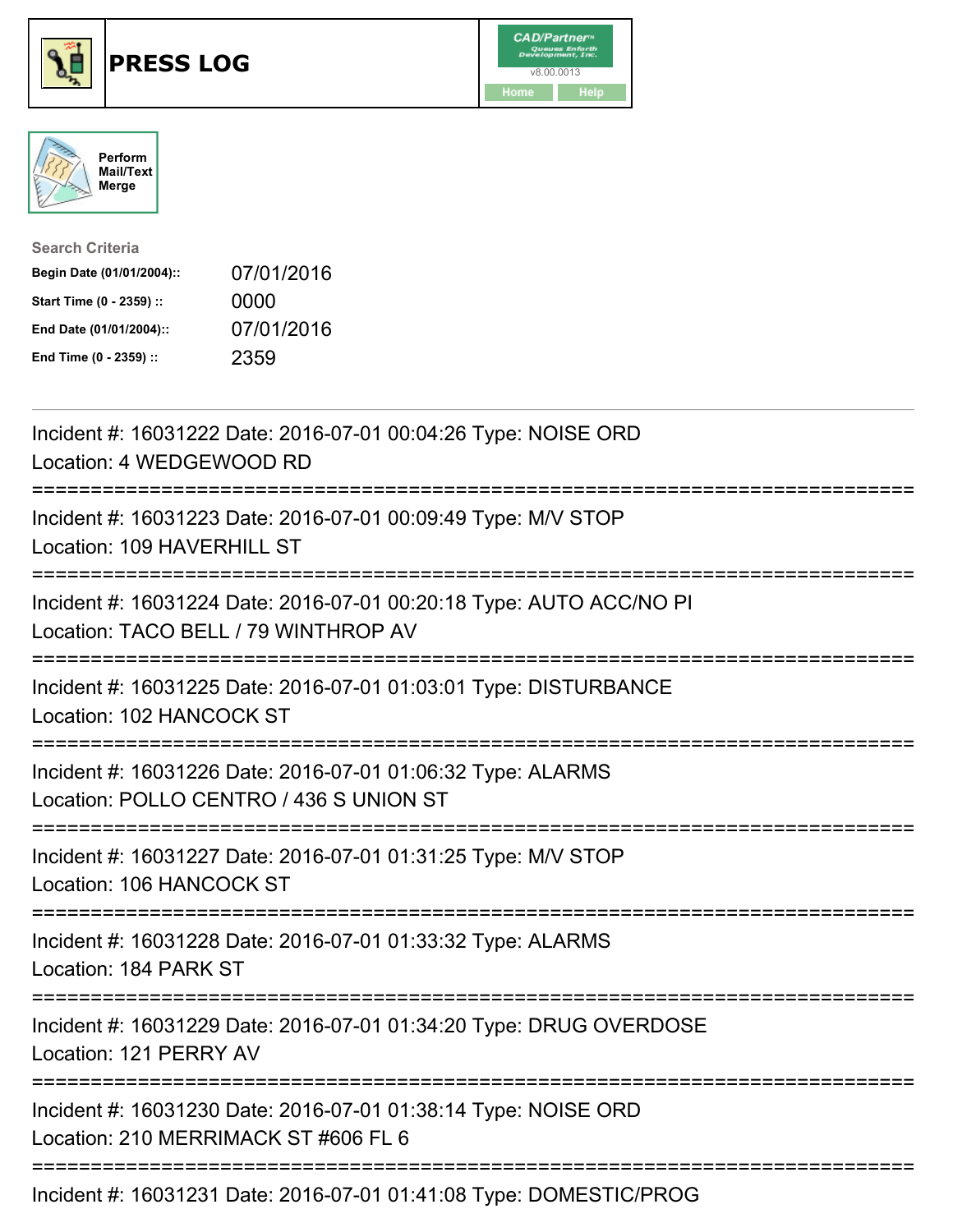Location: 56 SPRINGFIELD ST #8

| Incident #: 16031232 Date: 2016-07-01 01:47:54 Type: MAL DAMAGE<br>Location: 200 BAILEY ST                        |
|-------------------------------------------------------------------------------------------------------------------|
| Incident #: 16031233 Date: 2016-07-01 01:54:56 Type: ALARMS<br>Location: 103 BROADWAY                             |
| Incident #: 16031234 Date: 2016-07-01 01:58:42 Type: M/V STOP<br>Location: ESSEX ST & LAWRENCE ST                 |
| Incident #: 16031235 Date: 2016-07-01 02:05:20 Type: M/V STOP<br>Location: ESSEX ST & FRANKLIN ST                 |
| Incident #: 16031236 Date: 2016-07-01 02:05:48 Type: NOISE ORD<br>Location: 152 BUTLER ST                         |
| Incident #: 16031237 Date: 2016-07-01 02:09:27 Type: THREATS<br>Location: 40 RAILROAD ST                          |
| Incident #: 16031238 Date: 2016-07-01 02:19:25 Type: BUILDING CHK<br>Location: 290 MERRIMACK ST                   |
| Incident #: 16031240 Date: 2016-07-01 02:25:57 Type: M/V STOP<br>Location: 420 MERRIMACK ST                       |
| Incident #: 16031239 Date: 2016-07-01 02:26:56 Type: TOW OF M/V<br>Location: TRESPASS / 5 CAMELLA TEOLI WY        |
| Incident #: 16031241 Date: 2016-07-01 02:32:02 Type: ALARMS<br>Location: 103 BROADWAY                             |
| Incident #: 16031242 Date: 2016-07-01 02:41:26 Type: M/V STOP<br>Location: ESSEX ST & MARGIN ST                   |
| Incident #: 16031243 Date: 2016-07-01 02:44:15 Type: M/V STOP<br>Location: MT VERNON ST & S BROADWAY              |
| Incident #: 16031244 Date: 2016-07-01 02:46:43 Type: BUILDING CHK<br>Location: CROWN FRIED CHICKEN / 205 BROADWAY |
| Incident #: 16031245 Date: 2016-07-01 03:00:42 Type: BUILDING CHK                                                 |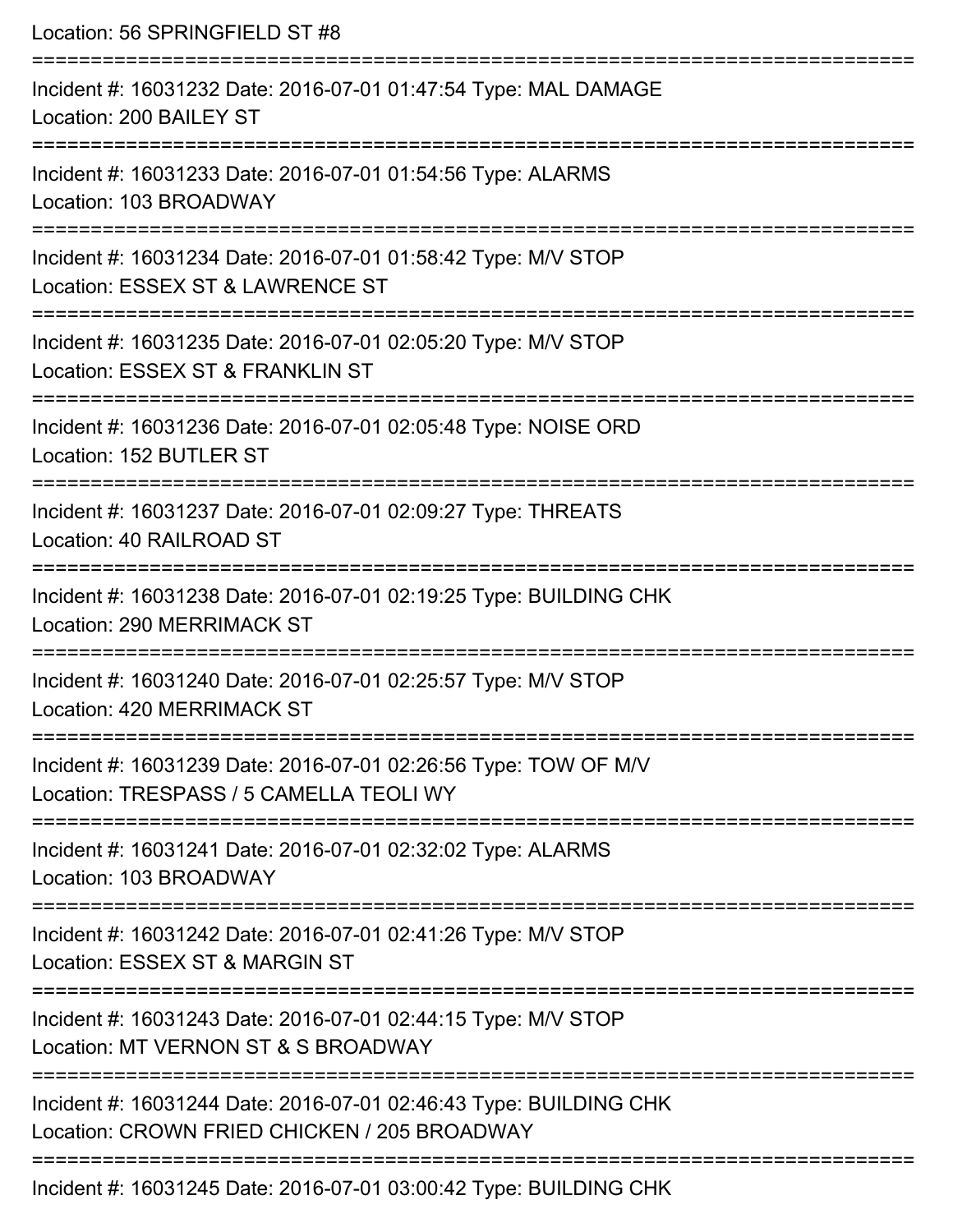| Incident #: 16031246 Date: 2016-07-01 03:03:44 Type: M/V STOP<br>Location: AMES ST & LOWELL ST                          |
|-------------------------------------------------------------------------------------------------------------------------|
| Incident #: 16031247 Date: 2016-07-01 03:04:07 Type: ALARMS<br>Location: 7 BROADWAY                                     |
| Incident #: 16031248 Date: 2016-07-01 03:04:27 Type: M/V STOP<br>Location: 433 HAMPSHIRE ST                             |
| Incident #: 16031249 Date: 2016-07-01 03:09:44 Type: BUILDING CHK<br>Location: CAP AUTO PARTS / 9 BROADWAY              |
| Incident #: 16031250 Date: 2016-07-01 03:13:28 Type: M/V STOP<br>Location: ANDOVER ST & PARKER ST                       |
| Incident #: 16031251 Date: 2016-07-01 03:37:28 Type: DISORDERLY<br>Location: BUSWELL ST & TRENTON ST                    |
| Incident #: 16031252 Date: 2016-07-01 03:47:31 Type: A&B PAST<br>Location: MAL DAMAGE / BRADFORD ST & BROADWAY          |
| Incident #: 16031253 Date: 2016-07-01 03:58:56 Type: NOISE ORD<br>Location: BOSTON HOOKAH / 248 BROADWAY                |
| Incident #: 16031254 Date: 2016-07-01 04:17:09 Type: M/V STOP<br>Location: 90 LOWELL ST                                 |
| Incident #: 16031255 Date: 2016-07-01 05:01:59 Type: VIO CITY ORD<br>Location: 1 BICKNELL TER                           |
| Incident #: 16031256 Date: 2016-07-01 05:28:02 Type: NOTIFICATION<br>Location: 50.5 COMMON ST                           |
| Incident #: 16031257 Date: 2016-07-01 05:53:31 Type: BUILDING CHK<br>Location: SABANETA MULTISERVICE / 288 HAMPSHIRE ST |
| Incident #: 16031258 Date: 2016-07-01 06:00:42 Type: CK WELL BEING<br>Location: 1 INMAN ST                              |
| Incident #: 16031259 Date: 2016-07-01 06:02:49 Type: ALARMS                                                             |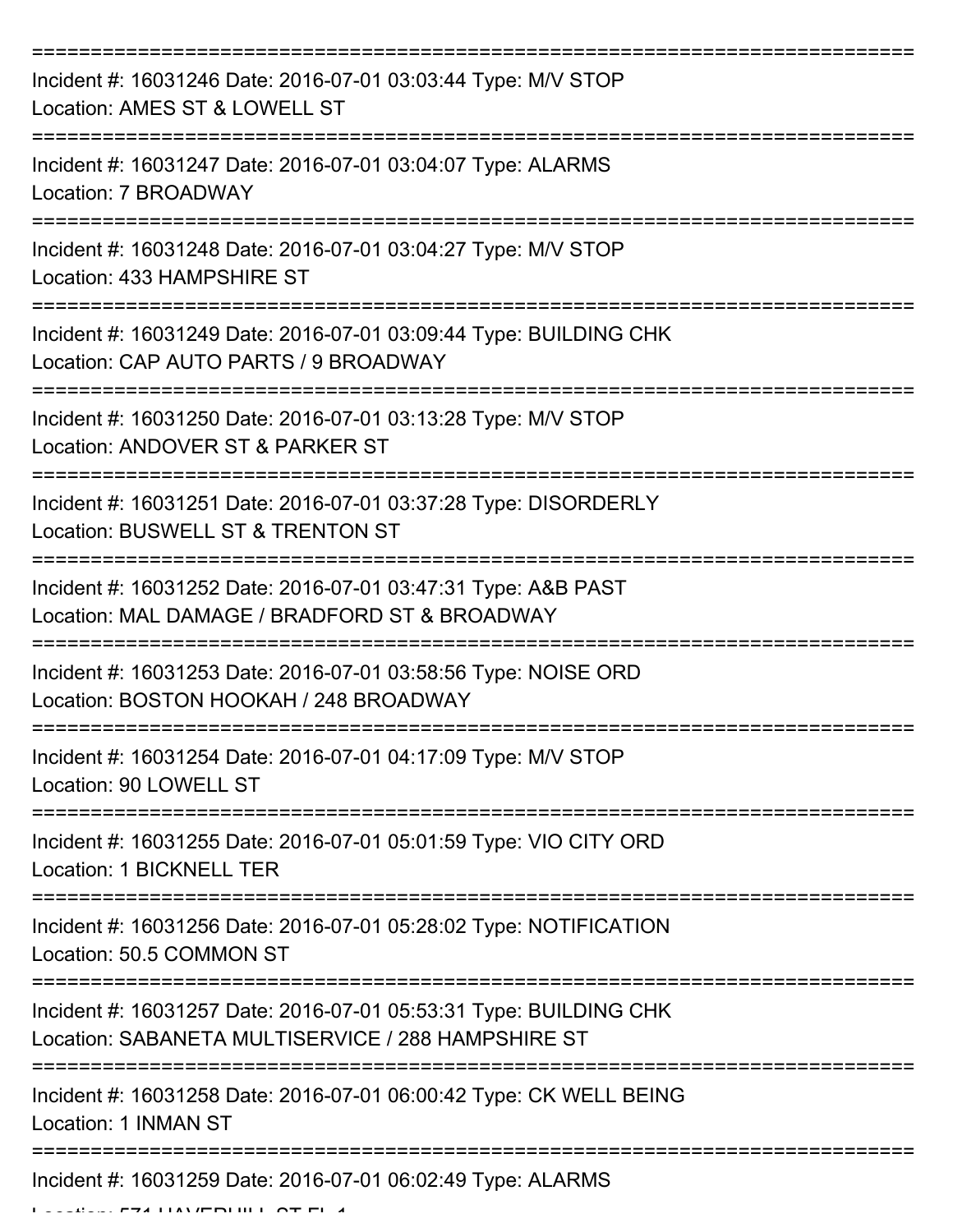| Incident #: 16031260 Date: 2016-07-01 06:29:25 Type: M/V STOP<br>Location: FARLEY ST & S BROADWAY                 |
|-------------------------------------------------------------------------------------------------------------------|
| Incident #: 16031261 Date: 2016-07-01 06:50:03 Type: TRESPASSING<br>Location: 126 FRANKLIN ST                     |
| Incident #: 16031262 Date: 2016-07-01 07:10:29 Type: ALARMS<br>Location: 29 BARKER ST                             |
| Incident #: 16031263 Date: 2016-07-01 07:22:22 Type: PARK & WALK<br>Location: 0 BROADWAY                          |
| Incident #: 16031264 Date: 2016-07-01 07:46:09 Type: DRUG OVERDOSE<br>Location: 126 FRANKLIN ST                   |
| Incident #: 16031265 Date: 2016-07-01 08:10:33 Type: M/V STOP<br>Location: FRANKLIN ST & LOWELL ST                |
| Incident #: 16031266 Date: 2016-07-01 08:19:33 Type: B&E/PAST<br>Location: SPANISH BODEGA / 775 ESSEX ST          |
| Incident #: 16031267 Date: 2016-07-01 08:27:09 Type: TRESPASSING<br>Location: WHITE SWAN LAUNDRY / 264 S UNION ST |
| Incident #: 16031268 Date: 2016-07-01 08:28:45 Type: LARCENY/PAST<br>Location: 44 CENTRE ST                       |
| Incident #: 16031269 Date: 2016-07-01 08:52:35 Type: WOMAN DOWN<br>Location: LA VECINA MEAT MARKET / 202 BROADWAY |
| Incident #: 16031270 Date: 2016-07-01 08:58:01 Type: AUTO ACC/NO PI<br>Location: AMESBURY ST & COMMON ST          |
| Incident #: 16031271 Date: 2016-07-01 09:02:25 Type: TOW OF M/V<br>Location: APPLETON ST & METHUEN ST             |
| Incident #: 16031272 Date: 2016-07-01 09:09:39 Type: 209A/SERVE<br>Location: 90 LOWELL ST                         |
| Incident #: 16031273 Date: 2016-07-01 09:12:47 Type: ALARM/BURG                                                   |

Location: MT VEDNION LIOLIODS / 421 S BROADWAY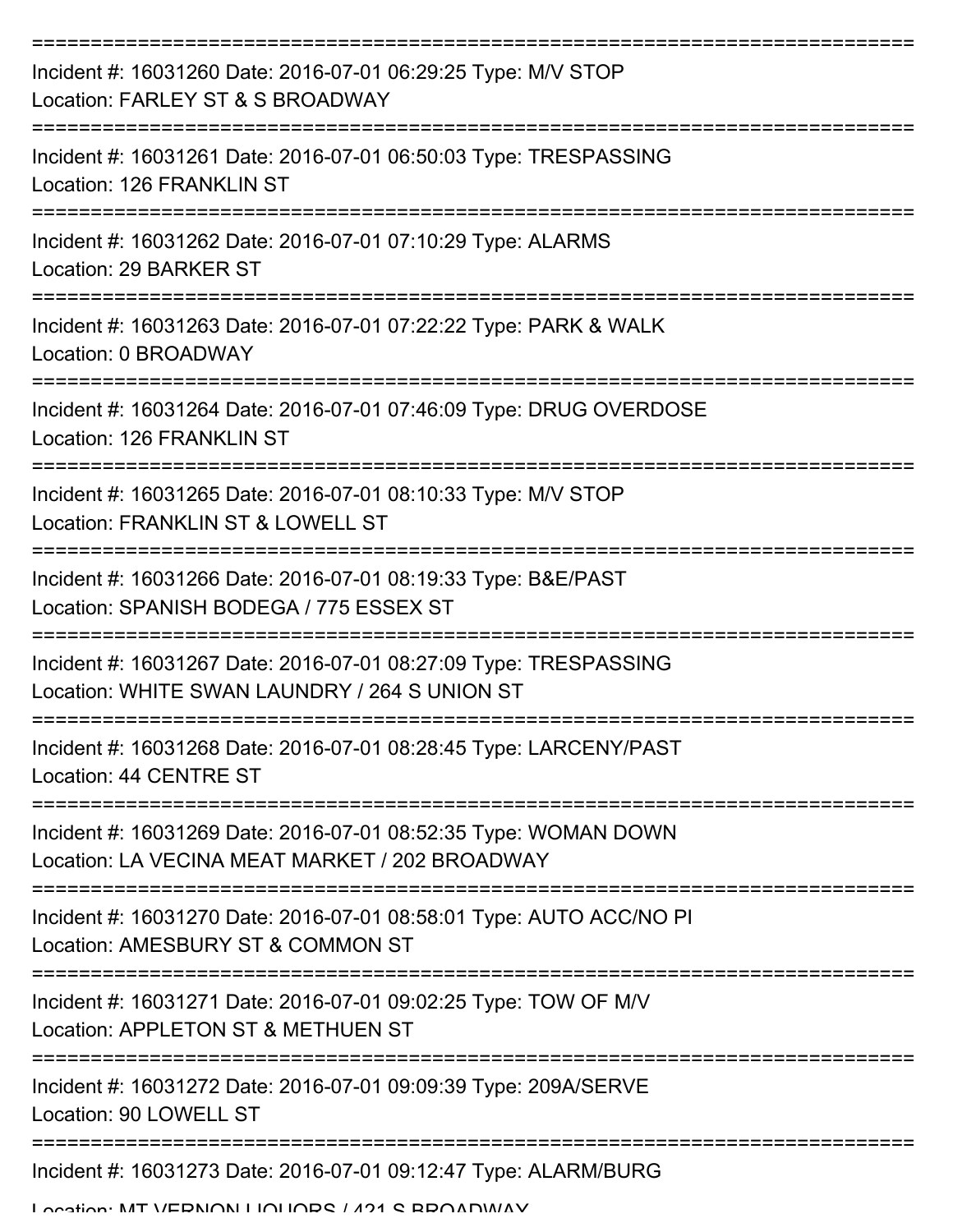| Incident #: 16031274 Date: 2016-07-01 09:17:22 Type: PARK & WALK<br>Location: BRADFORD ST & BROADWAY        |
|-------------------------------------------------------------------------------------------------------------|
| Incident #: 16031275 Date: 2016-07-01 09:21:17 Type: INVEST CONT<br>Location: 80 BODWELL ST                 |
| Incident #: 16031276 Date: 2016-07-01 09:30:13 Type: STOL/MV/PAS<br><b>Location: 5 STEINER ST</b>           |
| Incident #: 16031278 Date: 2016-07-01 09:45:53 Type: 209A/SERVE<br>Location: 291 HOWARD ST#ST               |
| Incident #: 16031277 Date: 2016-07-01 09:47:31 Type: TEST QED<br>Location: 700 ESSEX ST                     |
| Incident #: 16031279 Date: 2016-07-01 09:52:56 Type: TOW OF M/V<br>Location: 67 WEST ST                     |
| Incident #: 16031280 Date: 2016-07-01 09:54:54 Type: INVEST CONT<br>Location: 323 WATER ST                  |
| Incident #: 16031281 Date: 2016-07-01 09:56:21 Type: RECOV/STOL/MV<br>Location: AUBURN ST & RUSSELL ST      |
| Incident #: 16031282 Date: 2016-07-01 09:56:33 Type: 209A/SERVE<br>Location: 59 AVON ST<br>---------------- |
| Incident #: 16031283 Date: 2016-07-01 09:58:01 Type: TOW OF M/V<br>Location: 393 CHESTNUT ST                |
| Incident #: 16031284 Date: 2016-07-01 09:59:00 Type: INVEST CONT<br>Location: 45 FRANKLIN ST                |
| Incident #: 16031285 Date: 2016-07-01 09:59:07 Type: SUS PERS/MV<br>Location: 54 HENRY AV                   |
| Incident #: 16031286 Date: 2016-07-01 10:04:48 Type: 209A/SERVE<br>Location: 2 MUSEUM SQ #1104              |
| Incident #: 16031287 Date: 2016-07-01 10:07:46 Type: TOW OF M/V<br>Location: 232 WALNUT ST                  |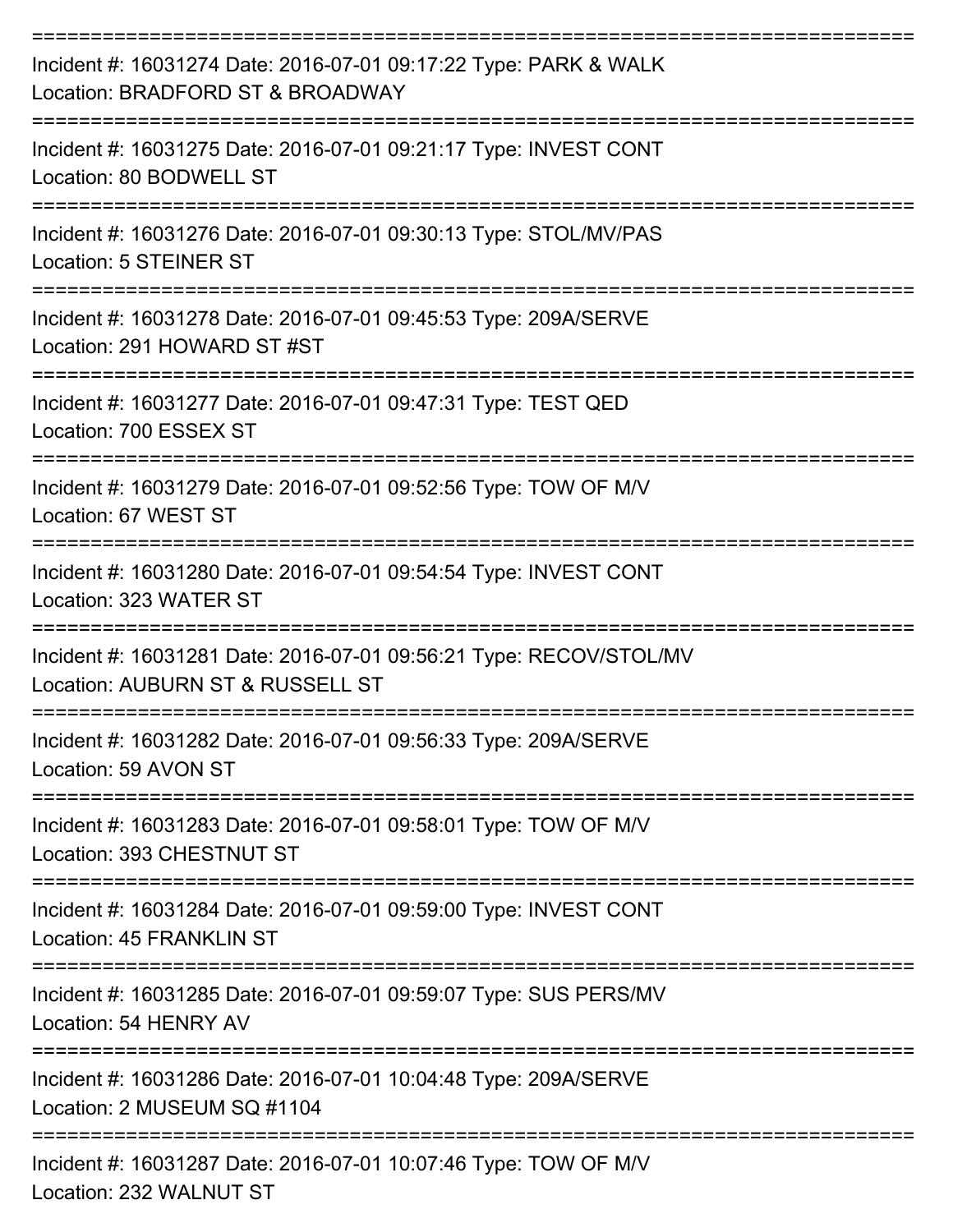| Incident #: 16031288 Date: 2016-07-01 10:14:51 Type: B&E/PAST<br>Location: 14 BUSWELL ST                                             |
|--------------------------------------------------------------------------------------------------------------------------------------|
| ===================================<br>Incident #: 16031289 Date: 2016-07-01 10:17:44 Type: 209A/SERVE<br>Location: 114 WALNUT ST    |
| Incident #: 16031290 Date: 2016-07-01 10:20:33 Type: MAL DAMAGE<br>Location: 62 RAILROAD ST                                          |
| Incident #: 16031291 Date: 2016-07-01 10:37:17 Type: TOW OF M/V<br>Location: 41 SARATOGA ST                                          |
| Incident #: 16031292 Date: 2016-07-01 10:52:32 Type: TOW OF M/V<br><b>Location: LAWRENCE ST</b>                                      |
| Incident #: 16031293 Date: 2016-07-01 11:10:09 Type: ALARM/BURG<br>Location: KEY POLYMER / 17 SHEPARD ST                             |
| :=======================<br>Incident #: 16031294 Date: 2016-07-01 11:19:00 Type: MEDIC SUPPORT<br>Location: BARKER ST & RESERVOIR ST |
| Incident #: 16031295 Date: 2016-07-01 11:23:18 Type: ALARM/BURG<br>Location: ACOUA LOUNGE / 151 ESSEX ST                             |
| Incident #: 16031296 Date: 2016-07-01 11:25:22 Type: TOW OF M/V<br>Location: 381 HAMPSHIRE ST                                        |
| Incident #: 16031297 Date: 2016-07-01 11:29:02 Type: ALARMS<br>Location: 246 ANDOVER ST #ST                                          |
| Incident #: 16031298 Date: 2016-07-01 11:36:07 Type: TOW OF M/V<br>Location: 15 CROSS ST                                             |
| Incident #: 16031299 Date: 2016-07-01 12:00:43 Type: GENERAL SERV<br>Location: 2 APPLETON ST                                         |
| Incident #: 16031300 Date: 2016-07-01 12:01:12 Type: BUILDING CHK<br>Location: 180 CRAWFORD ST                                       |
| Incident #: 16031301 Date: 2016-07-01 12:02:23 Type: SHOPLIFTING<br>Location: CUMBERLAND FARMS / 320 S BROADWAY                      |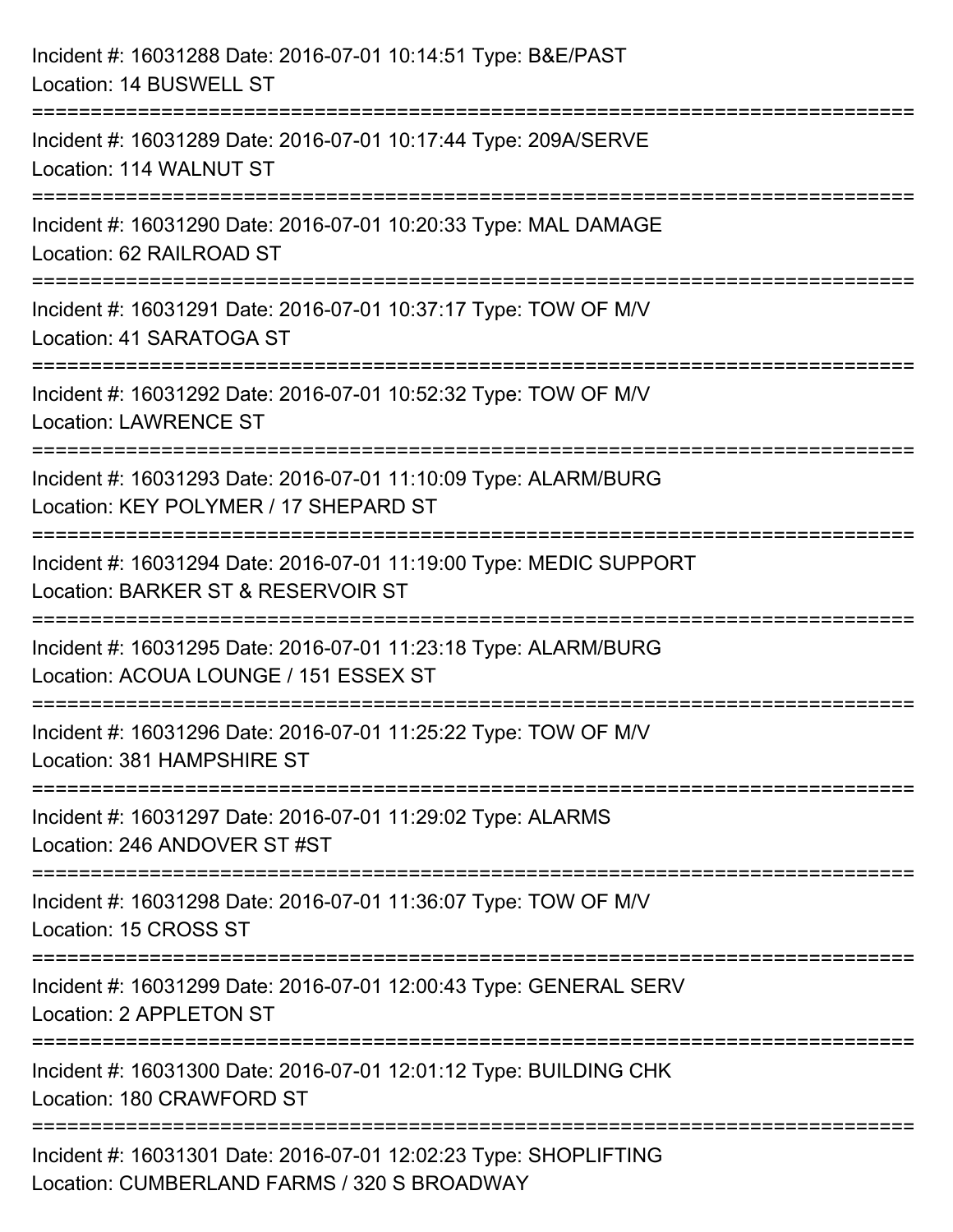| Incident #: 16031302 Date: 2016-07-01 12:03:24 Type: WARRANT SERVE<br>Location: 1 GENERAL ST                                                         |
|------------------------------------------------------------------------------------------------------------------------------------------------------|
| Incident #: 16031303 Date: 2016-07-01 12:12:35 Type: MEDIC SUPPORT<br>Location: 70 AMES ST                                                           |
| Incident #: 16031304 Date: 2016-07-01 12:21:08 Type: FIGHT<br>Location: 205 BROADWAY                                                                 |
| Incident #: 16031305 Date: 2016-07-01 12:31:01 Type: AUTO ACC/NO PI<br>Location: BROADWAY & LOWELL ST                                                |
| Incident #: 16031306 Date: 2016-07-01 12:31:31 Type: TOW OF M/V<br><b>Location: MARSTON ST</b>                                                       |
| Incident #: 16031307 Date: 2016-07-01 12:39:50 Type: ALARM/BURG<br>Location: STRAFALINO RESD / 121 THORNTON ST                                       |
| Incident #: 16031308 Date: 2016-07-01 12:42:30 Type: TOW OF M/V<br>Location: 22 DURHAM ST                                                            |
| Incident #: 16031309 Date: 2016-07-01 12:47:05 Type: DRUG VIO<br>Location: 2 FOXCROFT ST                                                             |
| Incident #: 16031310 Date: 2016-07-01 13:07:37 Type: GENERAL SERV<br>Location: 50 FOREST ST                                                          |
| Incident #: 16031311 Date: 2016-07-01 13:20:51 Type: M/V STOP<br>Location: 55 OAK ST                                                                 |
| Incident #: 16031313 Date: 2016-07-01 13:21:18 Type: STOL/MV/PAS<br>Location: 151 FARNHAM ST                                                         |
| Incident #: 16031312 Date: 2016-07-01 13:23:13 Type: TOW OF M/V<br>Location: 56 BAILEY ST<br>----------------------------<br>----------------------- |
| Incident #: 16031314 Date: 2016-07-01 13:26:08 Type: TOW OF M/V<br>Location: 54 FOSTER ST                                                            |
| Incident #: 16031315 Date: 2016-07-01 13:31:07 Type: MAN DOWN<br>Location: 112 MARSTON ST                                                            |

===========================================================================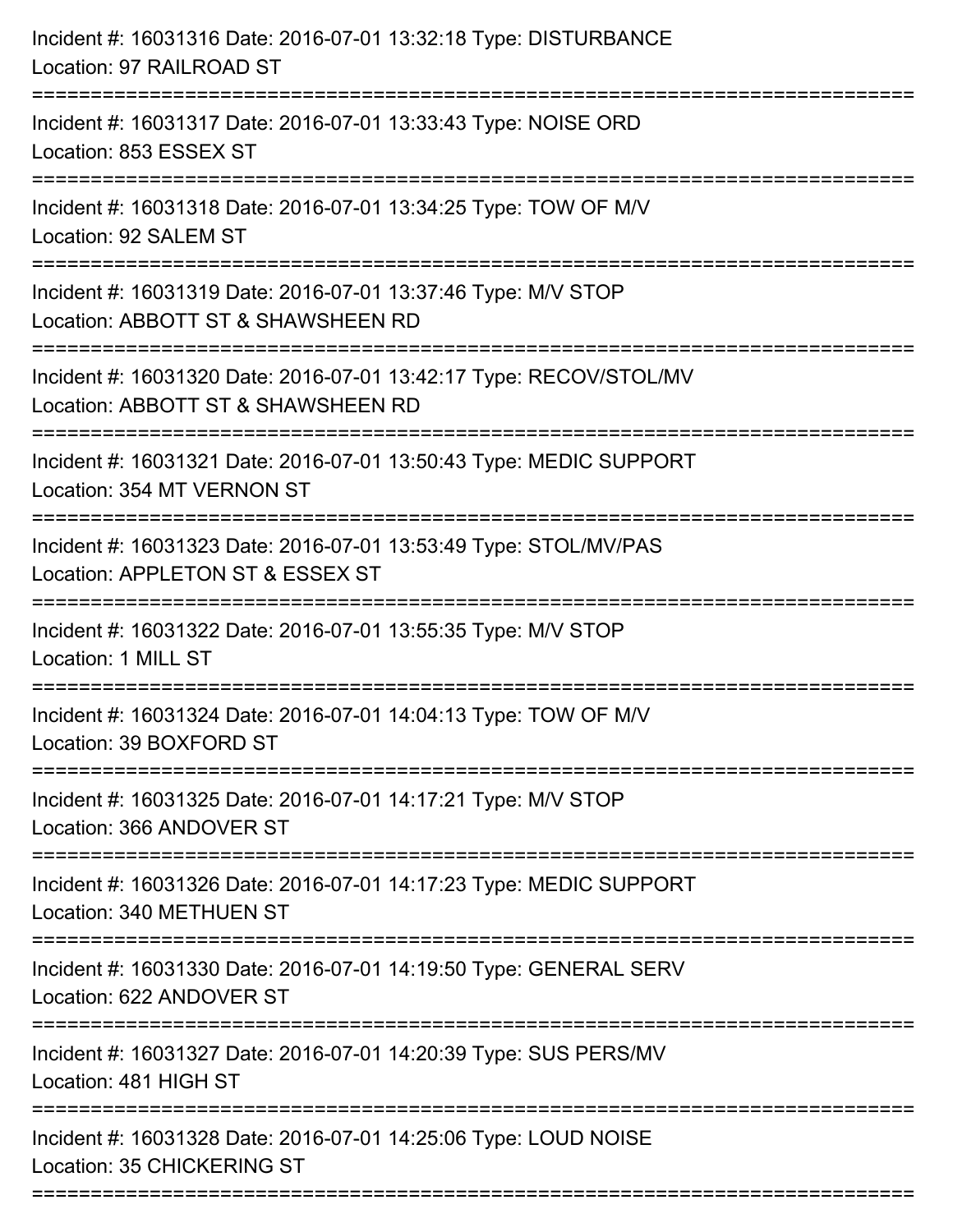Location: 34 PEARL AV #LEFT =========================================================================== Incident #: 16031331 Date: 2016-07-01 14:44:59 Type: M/V STOP Location: ELM ST & UNION ST =========================================================================== Incident #: 16031332 Date: 2016-07-01 14:49:39 Type: AUTO ACC/PI Location: BUTLER ST & WARREN ST =========================================================================== Incident #: 16031334 Date: 2016-07-01 14:50:20 Type: HIT & RUN M/V Location: 225 OSGOOD ST =========================================================================== Incident #: 16031333 Date: 2016-07-01 14:50:51 Type: AUTO ACC/NO PI Location: ESSEX ST & WINTER ST =========================================================================== Incident #: 16031335 Date: 2016-07-01 14:56:31 Type: SUS PERS/MV Location: PEREZ FUNERAL HOME / 298 S BROADWAY =========================================================================== Incident #: 16031336 Date: 2016-07-01 14:57:59 Type: ALARM/BURG Location: BONET RESD / 3 AYER RD =========================================================================== Incident #: 16031337 Date: 2016-07-01 15:02:40 Type: M/V STOP Location: 151 FERRY ST =========================================================================== Incident #: 16031339 Date: 2016-07-01 15:11:24 Type: STOL/MV/PAS Location: 622 ANDOVER ST =========================================================================== Incident #: 16031338 Date: 2016-07-01 15:12:26 Type: MAN DOWN Location: 1 MILL ST =========================================================================== Incident #: 16031340 Date: 2016-07-01 15:14:43 Type: AUTO ACC/NO PI Location: ESSEX ST & HAMPSHIRE ST =========================================================================== Incident #: 16031341 Date: 2016-07-01 15:15:37 Type: AUTO ACC/NO PI Location: ANDOVER ST & S UNION ST =========================================================================== Incident #: 16031342 Date: 2016-07-01 15:23:15 Type: WOMAN DOWN Location: POST OFFICE / 431 COMMON ST =========================================================================== Incident #: 16031343 Date: 2016-07-01 15:33:15 Type: M/V STOP Location: FRANKLIN ST & LOWELL ST ===========================================================================

Incident #: 16031344 Date: 2016 07 01 15:35:56 Type: Microsoft.com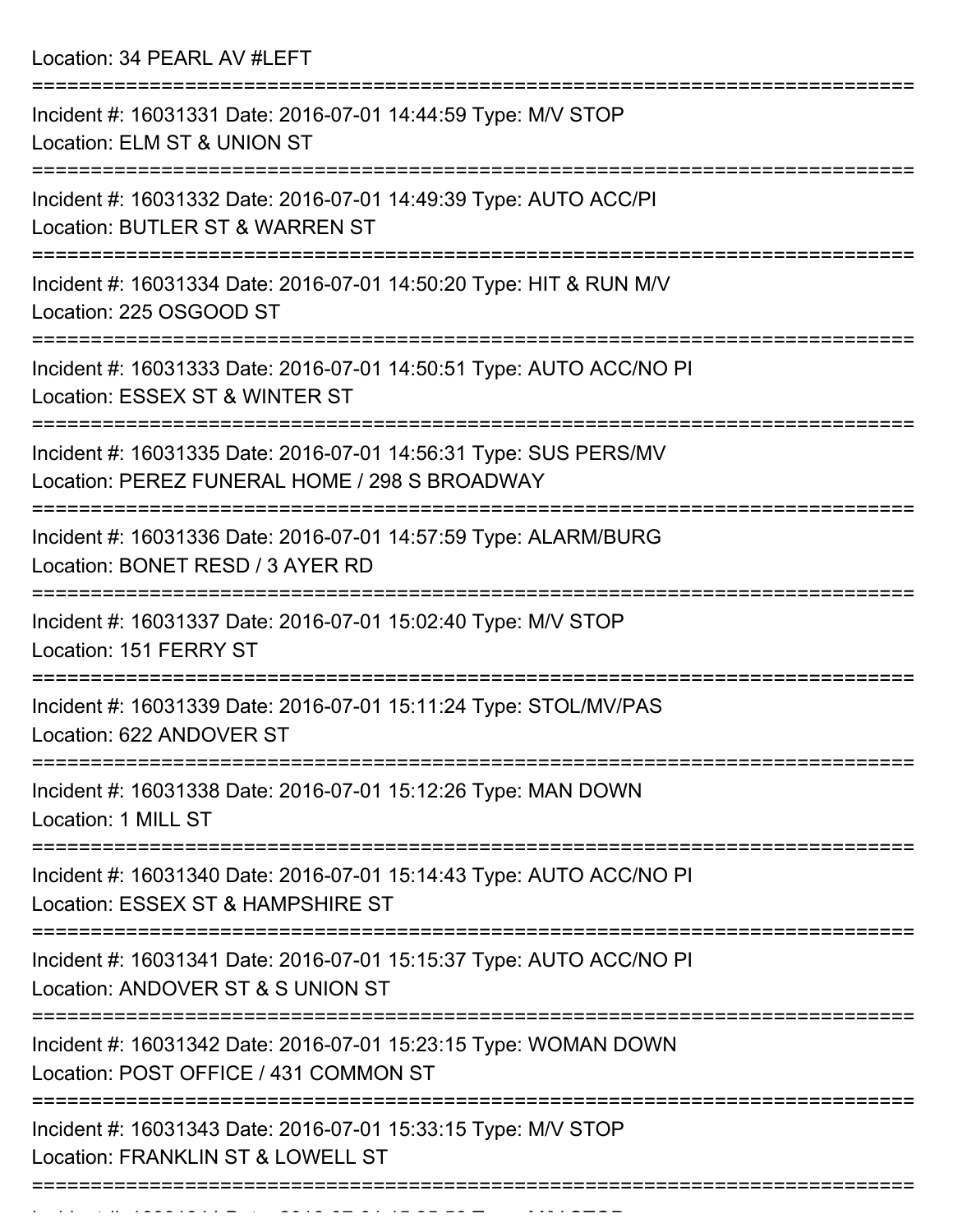Location: FRANKLIN ST & LOWELL ST

| Incident #: 16031345 Date: 2016-07-01 15:40:41 Type: M/V STOP<br>Location: BRADFORD ST & BROADWAY          |
|------------------------------------------------------------------------------------------------------------|
| Incident #: 16031346 Date: 2016-07-01 15:41:48 Type: HIT & RUN M/V<br>Location: 76 BELLEVUE ST             |
| Incident #: 16031347 Date: 2016-07-01 15:48:00 Type: SUS PERS/MV<br>Location: AMESBURY ST & LOWELL ST      |
| Incident #: 16031349 Date: 2016-07-01 15:59:16 Type: SUS PERS/MV<br>Location: 200 COMMON ST                |
| Incident #: 16031348 Date: 2016-07-01 15:59:35 Type: ROBBERY ARMED<br><b>Location: EXETER ST</b>           |
| Incident #: 16031350 Date: 2016-07-01 16:06:26 Type: SUS PERS/MV<br>Location: 52 HILLSIDE AV               |
| Incident #: 16031353 Date: 2016-07-01 16:16:12 Type: HIT & RUN M/V<br>Location: 150 COMMON ST              |
| Incident #: 16031352 Date: 2016-07-01 16:17:47 Type: ALARM/BURG<br>Location: LEAHY SCHOOL / 100 ERVING AV  |
| Incident #: 16031351 Date: 2016-07-01 16:17:52 Type: M/V STOP<br>Location: 159 LAWRENCE ST                 |
| Incident #: 16031354 Date: 2016-07-01 16:37:31 Type: DISTURBANCE<br>Location: 178 PHILLIPS ST #APT 3       |
| Incident #: 16031356 Date: 2016-07-01 16:41:25 Type: HIT & RUN M/V<br>Location: ANDOVER ST & BROOKFIELD ST |
| Incident #: 16031355 Date: 2016-07-01 16:46:55 Type: MEDIC SUPPORT<br>Location: 523 S UNION ST             |
| Incident #: 16031357 Date: 2016-07-01 16:51:59 Type: DRUG VIO<br>Location: HIGH ST & PLEASANT ST           |
|                                                                                                            |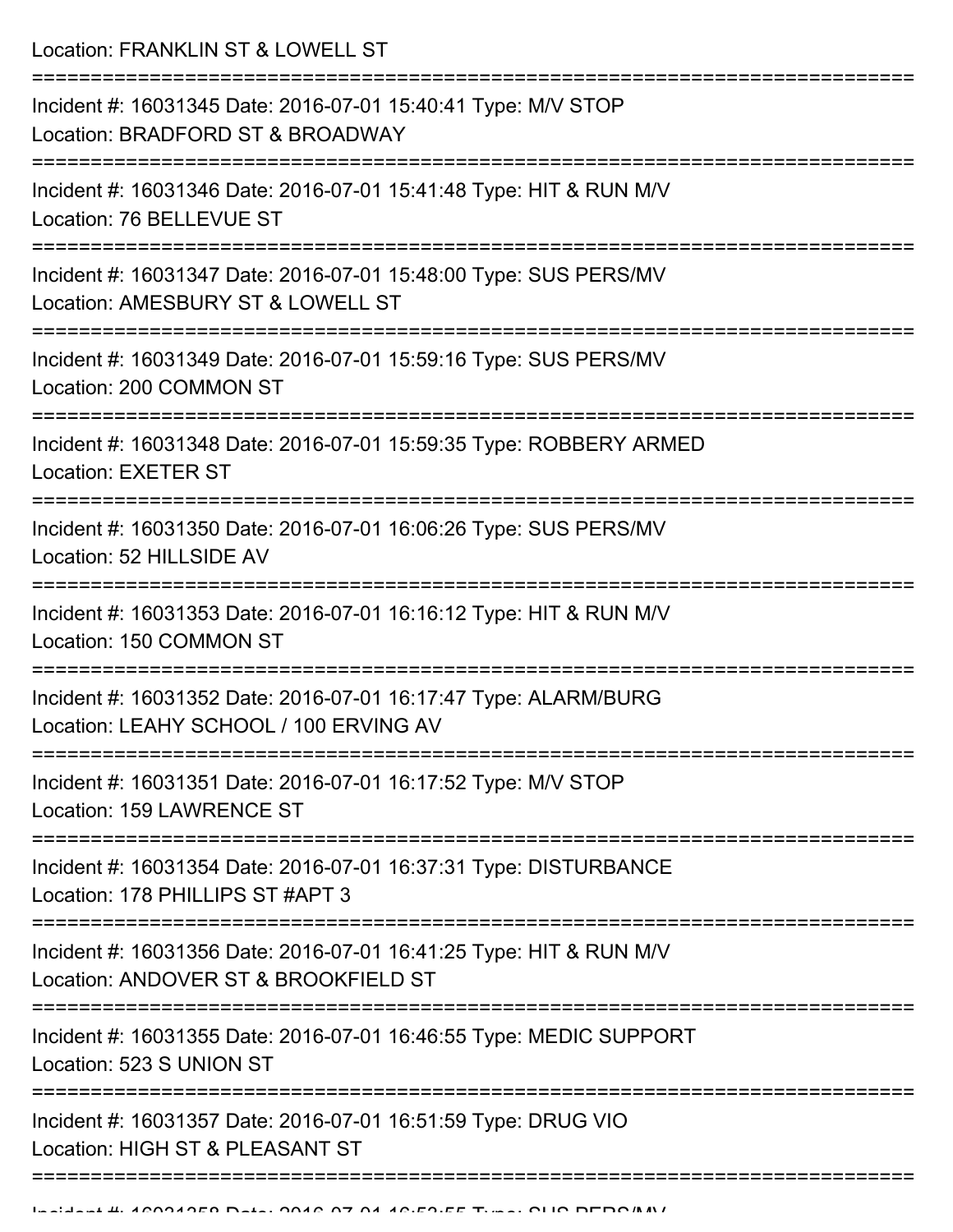| Location: HAVERHILL ST & SHAWMUT ST                                                                                                     |
|-----------------------------------------------------------------------------------------------------------------------------------------|
| Incident #: 16031359 Date: 2016-07-01 16:56:03 Type: DISTURBANCE<br>Location: 178 PHILLIPS ST                                           |
| Incident #: 16031360 Date: 2016-07-01 17:13:50 Type: UNWANTEDGUEST<br>Location: 87 SUMMER ST                                            |
| Incident #: 16031361 Date: 2016-07-01 17:36:39 Type: HIT & RUN M/V<br>Location: 249 JACKSON ST                                          |
| Incident #: 16031362 Date: 2016-07-01 17:41:49 Type: MEDIC SUPPORT<br>Location: 53 WATER ST                                             |
| Incident #: 16031363 Date: 2016-07-01 17:43:56 Type: KEEP PEACE<br>Location: 178 PHILLIPS ST                                            |
| Incident #: 16031364 Date: 2016-07-01 17:49:39 Type: RECOV/STOL/MV<br>Location: ESSEX ST & JACKSON ST                                   |
| Incident #: 16031365 Date: 2016-07-01 17:50:35 Type: ALARMS<br><b>Location: 9 PACKARD ST</b>                                            |
| :============================<br>Incident #: 16031366 Date: 2016-07-01 17:54:06 Type: LOUD NOISE<br>Location: 349 LAWRENCE ST           |
| Incident #: 16031368 Date: 2016-07-01 17:54:24 Type: LOST PROPERTY<br>Location: 60 ALLEN ST                                             |
| ------------------<br>Incident #: 16031367 Date: 2016-07-01 17:55:31 Type: LOUD NOISE<br>Location: HAFFNER'S GAS STATION / 69 PARKER ST |
| Incident #: 16031369 Date: 2016-07-01 18:16:46 Type: AUTO ACC/NO PI<br><b>Location: PERRY AV</b>                                        |
| Incident #: 16031370 Date: 2016-07-01 18:28:03 Type: M/V STOP<br>Location: MARGIN ST & MELVIN ST                                        |
| Incident #: 16031371 Date: 2016-07-01 18:29:27 Type: DRUG OVERDOSE<br>Location: 127 FRANKLIN ST                                         |
| Incident #: 16031372 Date: 2016-07-01 18:34:09 Type: M/V STOP                                                                           |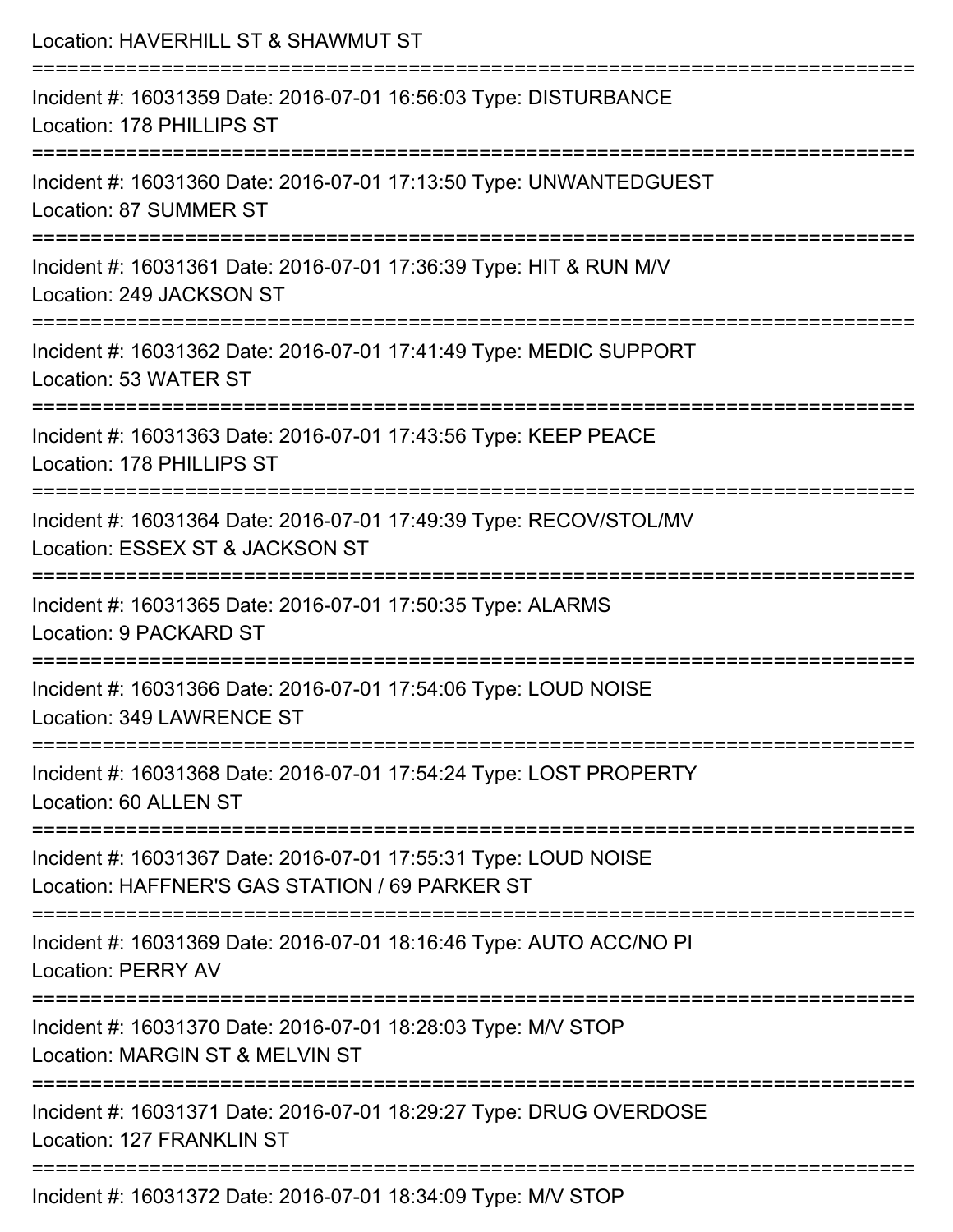| Incident #: 16031373 Date: 2016-07-01 18:41:55 Type: AUTO ACC/NO PI<br>Location: HAMPSHIRE ST & LOWELL ST |
|-----------------------------------------------------------------------------------------------------------|
| Incident #: 16031374 Date: 2016-07-01 18:42:17 Type: TOW OF M/V<br>Location: 5 SHERMAN ST                 |
| Incident #: 16031375 Date: 2016-07-01 18:57:31 Type: M/V STOP<br><b>Location: PARKER ST</b>               |
| Incident #: 16031376 Date: 2016-07-01 19:04:58 Type: AUTO ACC/NO PI<br>Location: 180 BERKELEY ST          |
| Incident #: 16031377 Date: 2016-07-01 19:19:12 Type: LOUD NOISE<br>Location: 2 INMAN ST #4                |
| Incident #: 16031378 Date: 2016-07-01 19:41:39 Type: DISORDERLY<br>Location: 276 BROADWAY                 |
| Incident #: 16031379 Date: 2016-07-01 19:44:40 Type: M/V STOP<br><b>Location: 33 PLEASANT TER</b>         |
| Incident #: 16031380 Date: 2016-07-01 19:49:32 Type: UNKNOWN PROB<br>Location: 42 MT VERNON CIR           |
| Incident #: 16031381 Date: 2016-07-01 19:54:21 Type: M/V STOP<br>Location: 255 ESSEX ST                   |
| Incident #: 16031382 Date: 2016-07-01 20:07:01 Type: M/V STOP<br>Location: 215 HIGH ST                    |
| Incident #: 16031383 Date: 2016-07-01 20:10:38 Type: M/V STOP<br>Location: MERRIMACK ST & S BROADWAY      |
| Incident #: 16031384 Date: 2016-07-01 20:33:19 Type: LARCENY/PAST<br>Location: 140 WATER ST               |
| Incident #: 16031385 Date: 2016-07-01 20:36:27 Type: ASSSIT OTHER PD<br>Location: 6 DIAMOND ST            |
| Incident #: 16031386 Date: 2016-07-01 20:37:13 Type: DISTURBANCE                                          |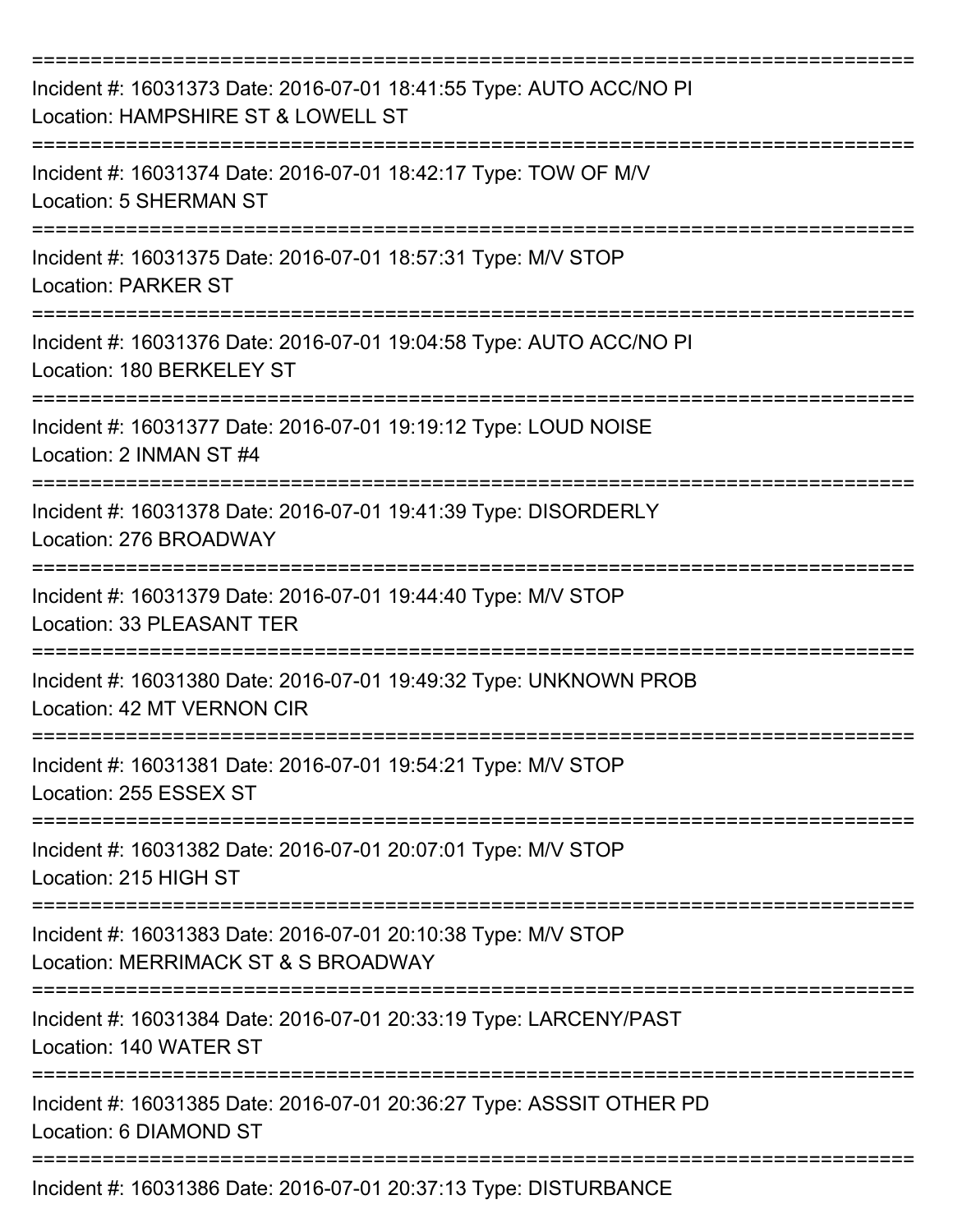| Incident #: 16031387 Date: 2016-07-01 20:40:15 Type: DRUG OVERDOSE<br>Location: 67 FRANKLIN ST                    |
|-------------------------------------------------------------------------------------------------------------------|
| Incident #: 16031388 Date: 2016-07-01 20:48:36 Type: CK WELL BEING<br>Location: SHOWCASE CINEMA / 6 CHICKERING ST |
| Incident #: 16031389 Date: 2016-07-01 20:51:34 Type: DRUG OVERDOSE<br><b>Location: 53 LAWRENCE</b>                |
| Incident #: 16031390 Date: 2016-07-01 20:54:59 Type: LOUD NOISE<br>Location: 164 WEST ST                          |
| Incident #: 16031391 Date: 2016-07-01 20:55:25 Type: DISTURBANCE<br>Location: 317 AMES ST FL 1                    |
| Incident #: 16031392 Date: 2016-07-01 20:56:01 Type: DRUG OVERDOSE<br>Location: 237 ESSEX ST                      |
| Incident #: 16031393 Date: 2016-07-01 21:05:02 Type: FIGHT<br>Location: COMMON ST & NEWBURY ST                    |
| Incident #: 16031394 Date: 2016-07-01 21:05:44 Type: M/V STOP<br>Location: ESSEX ST & HAMPSHIRE ST                |
| Incident #: 16031396 Date: 2016-07-01 21:14:29 Type: CK WELL BEING<br>Location: ANDOVER ST & S UNION ST           |
| Incident #: 16031395 Date: 2016-07-01 21:16:42 Type: M/V STOP<br>Location: CROSBY ST & S BROADWAY                 |
| Incident #: 16031397 Date: 2016-07-01 21:20:16 Type: M/V STOP<br>Location: NEWBURY ST & SUMMER ST                 |
| Incident #: 16031400 Date: 2016-07-01 21:26:18 Type: LOUD NOISE<br>Location: 107 GARDEN ST #R FL REAR             |
| Incident #: 16031398 Date: 2016-07-01 21:27:13 Type: M/V STOP<br>Location: LOWELL ST & OXFORD ST                  |
| Incident #: 16031399 Date: 2016-07-01 21:27:28 Type: M/V STOP                                                     |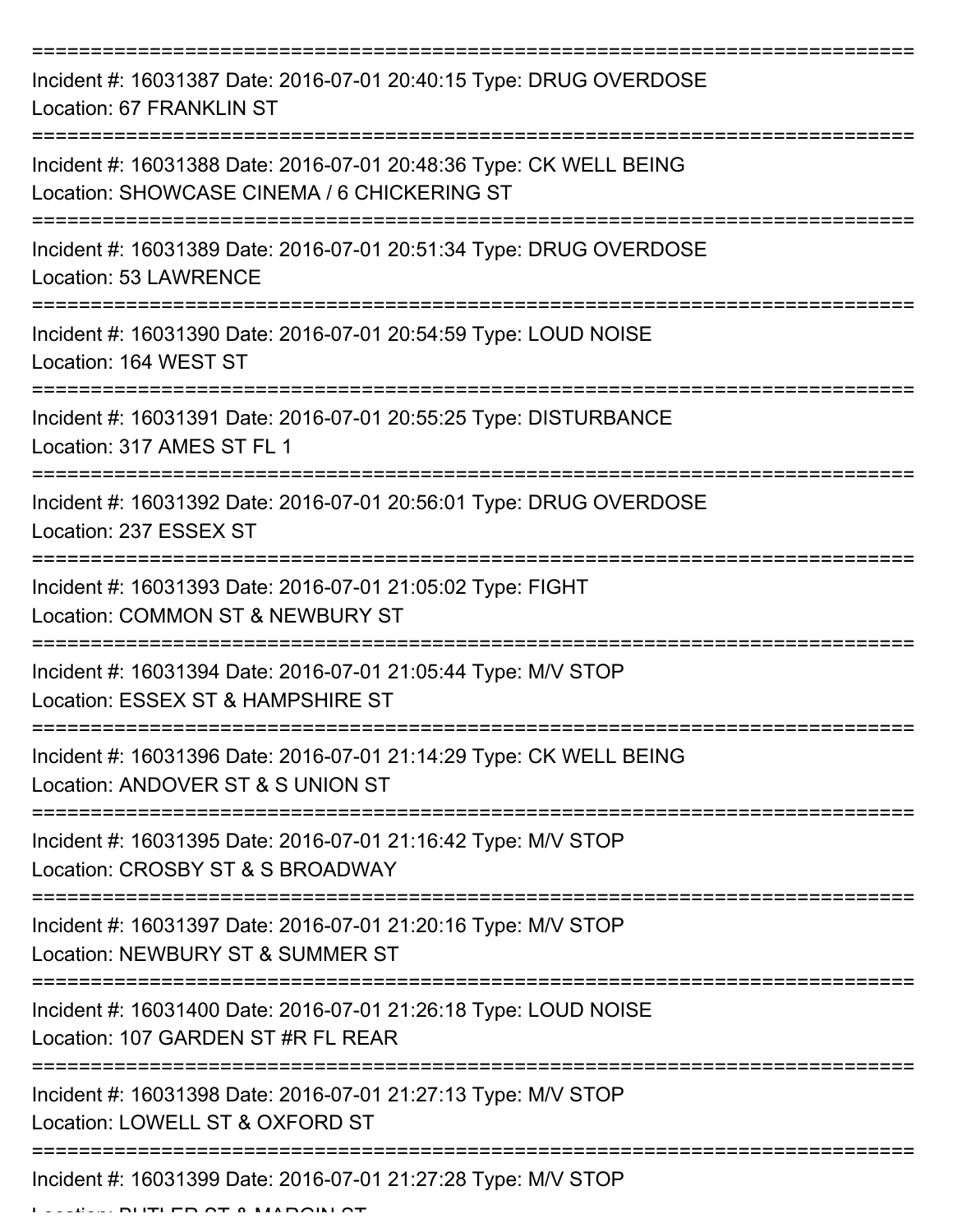| Incident #: 16031402 Date: 2016-07-01 21:28:11 Type: ALARMS<br>Location: 170 MT VERNON ST                          |
|--------------------------------------------------------------------------------------------------------------------|
| Incident #: 16031401 Date: 2016-07-01 21:28:23 Type: M/V STOP<br>Location: MARGIN ST & MELVIN ST<br>============== |
| Incident #: 16031403 Date: 2016-07-01 21:40:49 Type: ANIMAL COMPL<br>Location: 650 S UNION ST                      |
| Incident #: 16031404 Date: 2016-07-01 21:42:21 Type: M/V STOP<br>Location: MERRIMACK ST & S UNION ST               |
| Incident #: 16031405 Date: 2016-07-01 21:44:00 Type: E911 HANGUP<br>Location: 248 BROADWAY                         |
| Incident #: 16031406 Date: 2016-07-01 21:47:53 Type: FIRE WORKS<br>Location: 55 DANA ST                            |
| Incident #: 16031407 Date: 2016-07-01 21:58:37 Type: PROWLER<br>Location: 15 BARNARD RD                            |
| Incident #: 16031408 Date: 2016-07-01 22:03:11 Type: ANIMAL COMPL<br>Location: 33 ALLSTON ST                       |
| Incident #: 16031409 Date: 2016-07-01 22:08:47 Type: DISTURBANCE<br>Location: 279 LAWRENCE ST FL 1                 |
| Incident #: 16031410 Date: 2016-07-01 22:18:27 Type: AUTO ACC/NO PI<br><b>Location: COMMON &amp; FRANKLIN</b>      |
| Incident #: 16031411 Date: 2016-07-01 22:20:22 Type: ALARMS<br>Location: 576 HAVERHILL ST                          |
| Incident #: 16031412 Date: 2016-07-01 22:22:56 Type: ALARMS<br>Location: 67C WINTHROP AV                           |
| Incident #: 16031413 Date: 2016-07-01 22:24:38 Type: MEDIC SUPPORT<br>Location: 111 S BOWDOIN ST                   |
| Incident #: 16031414 Date: 2016-07-01 22:49:44 Type: CK WELL BEING                                                 |